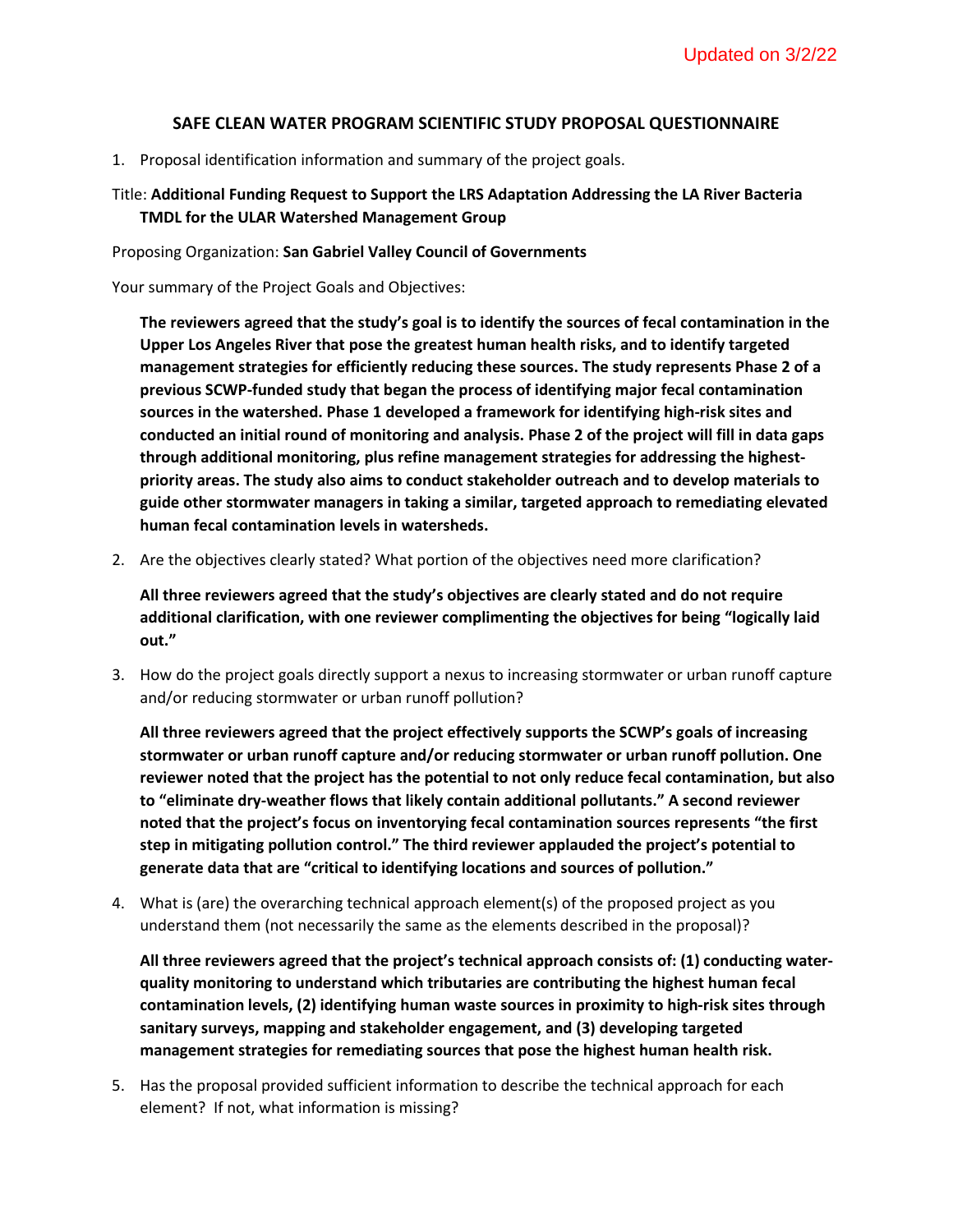**All three reviewers agreed that the proposal sufficiently describes the technical approach and did not elaborate further.** 

6. Is the technical approach sound? If not, what do you recommend should be done to improve the technical approach of the proposed project?

**All three reviewers agreed that the technical approach is sound. Two of the reviewers complimented the project for deriving its study design from methods outlined in the California Microbial Source Identification Manual, which offers best-practices guidance for how to identify fecal contamination sources. One of these reviewers also noted that the study's monitoring design is effective because it can be adapted over time as data and information are collected from individual monitoring sites.**

7. How achievable are the study's stated technical objectives, especially within the proposed timeframe and budget?

**All three reviewers agreed that the project is achievable within the proposed timeframe and budget. Only one of the reviewers offered a caveat to this assessment, expressing "concern" that the proposing organization's request for Phase 2 funding could indicate that not all of the Phase 1 objectives were achieved.**

8. What are the greatest technical risks that you foresee the proposing agency facing when implementing the project?

**One reviewer said they do not anticipate "any major technical risks" and expressed full confidence in the study's achievability. The other two reviewers identified potential technical risks. One of the latter two reviewers said that not all study objectives may be achievable within the project timeframe. The second of the latter two reviewers said that the study's plan to analyze and compare two different indicators of fecal contamination – the genetic marker HF183 and fecal indicator bacteria – could present data interpretation challenges since other researchers have found the relationship between these two indicators to be "highly variable." This same reviewer, however, expressed confidence that the project's plans to identify sewer lines, homeless encampments, illicit connections, and other specific potential sources of fecal contamination should provide important context, helping to mitigate potential challenges associated with interpreting the water-quality data.**

9. Please describe the linkages between the project's technical objectives and the types of decisions that stormwater managers will make based on the project's outcome(s)? Will the technical achievements provide stormwater managers useful linkages that extend beyond this study?

**All three reviewers agreed that the project has strong and direct linkages to stormwater management and decision-making processes. One reviewer said the project could lead to managers using "different techniques" to remove bacteria from runoff. A second reviewer suggested the project could serve as a template that could be replicated by other watersheds facing similar challenges with bacterial TMDL compliance. The third reviewer said the project is likely to be able to lead to viable solutions for remediating multiple potential types of fecal contamination.**